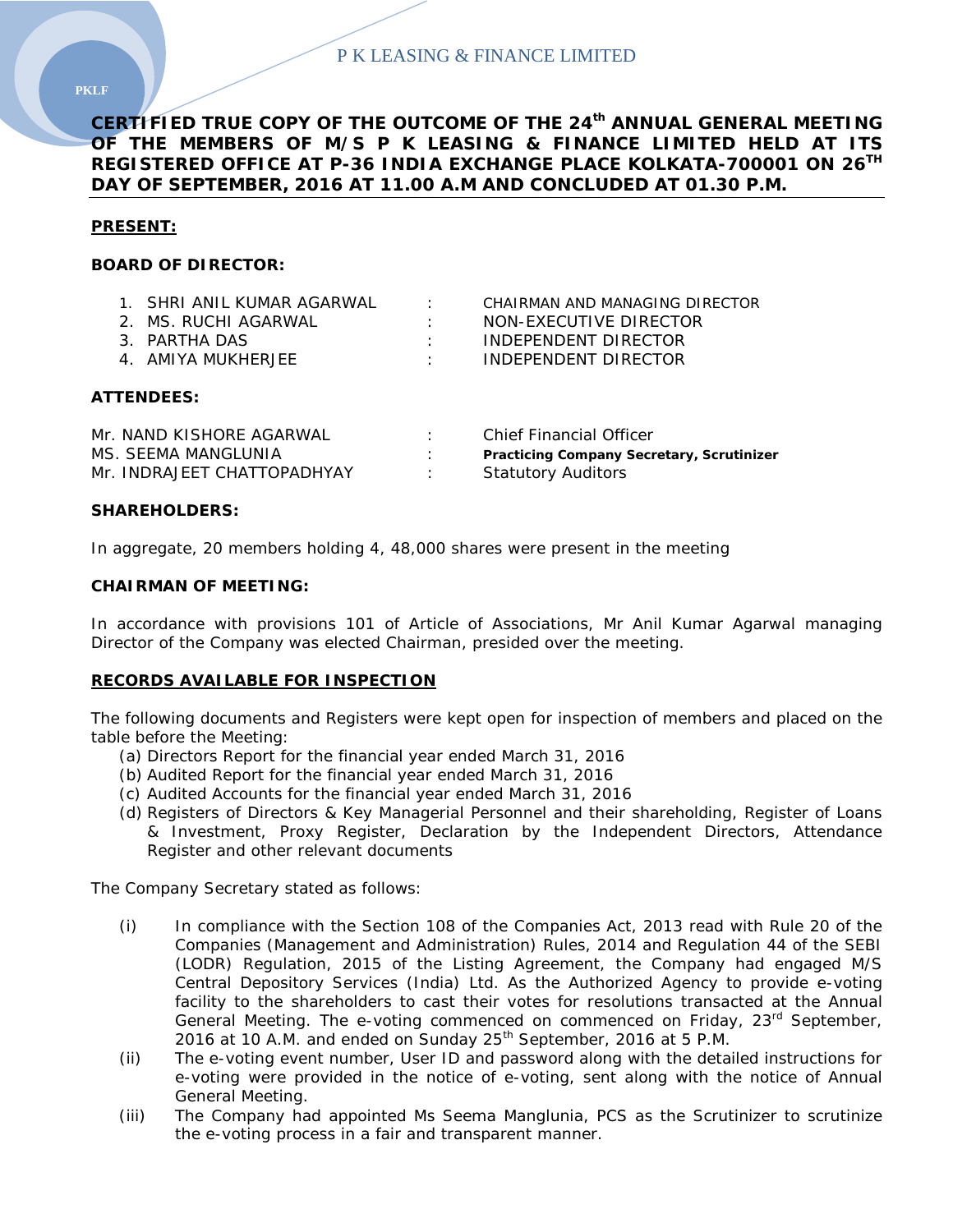The Chairman introduced the dignitaries to the shareholders.

The Chairman thereafter read out his speech. The resolutions for the ordinary and special Business as set out in item no 1 to 3 in the notice of  $24<sup>th</sup>$  Annual General Meeting, having been duly approved by the members with overwhelming majority through e-voting procedure are recorded hereunder as part of proceeding of the  $24<sup>th</sup>$  Annual General Meeting of the members held on  $26<sup>th</sup>$  September 2016.

## **ORDINARY BUSINESS**

# **ITEMS NO. 1 ADOPTION OF AUDITED STATEMENT OF ACCOUNTS (AS ORDINARY RESOLUTION)**

### **Proposed by: Mr. SHIV KUMAR CHIRANIA Seconded by: Mrs. KUSUM LATA CHIRANIA**

After the Audited Annual Accounts together with the schedules and other relevant information being laid before the shareholders for their adoption and approval, the Chairman the invited the Shareholders to ask any questions and/or otherwise offer their comments on the company's performance. Some Shareholders enquired about the workings and future plans of the company and sought clarification in respect of the accounts in respect of the accounts on which appropriate replies were given. After answering the queries, the following resolution was proposed:

**"RESOLVED THAT** the Audited Balance Sheet as at 31st March 2016 and Statement of Profit and loss for the year ended on that date together with the Report of Auditors and Directors thereon, as circulated to the Shareholders of the Company and placed before the meeting, be and are hereby approved and adopted"

## **ITEMS NO. 2 RE-APPOINTMENT OF DIRECTOR (AS ORDINARY RESOLUTION)**

### **Proposed by: Mrs. ISHA AGARWAL Seconded by: Mrs. ANITA AGARWAL**

**"RESOLVED THAT** Mr Anil Kumar Agarwal (DIN: 315722), Director of the Company, who retires by rotation & being eligible offers herself for re-appointment, be and is hereby re-appointed as a Director of the Company."

## **ITEMS NO. 3 RATFICATION FOR THE APPOINTMENT OF AUDITOR (AS ORDINARY RESOLUTION)**

### **Proposed by: Mr. SUNIL AGARWAL Seconded by: Mrs. CHANDRAKALA DEVI AGARWAL**

**"RESOLVED THAT,** pursuant to the provisions of Section 139, 142 and all other applicable provisions of the Companies Act, 2013 (the "Act") read with the rules framed there under (including any statutory modification(s) or re-enactment thereof for the time being in force), the appointment of M/s Indrajit Chattopadhyay, Chartered Accountants, (FRN 050955), as the Statutory Auditors of the company to hold office till the conclusion of the AGM to be held in the calendar year 2017 be and is hereby ratified and that the remuneration payable to them for the FY 2016-17 may be fixed as decided mutually between the Board and the auditors**."**